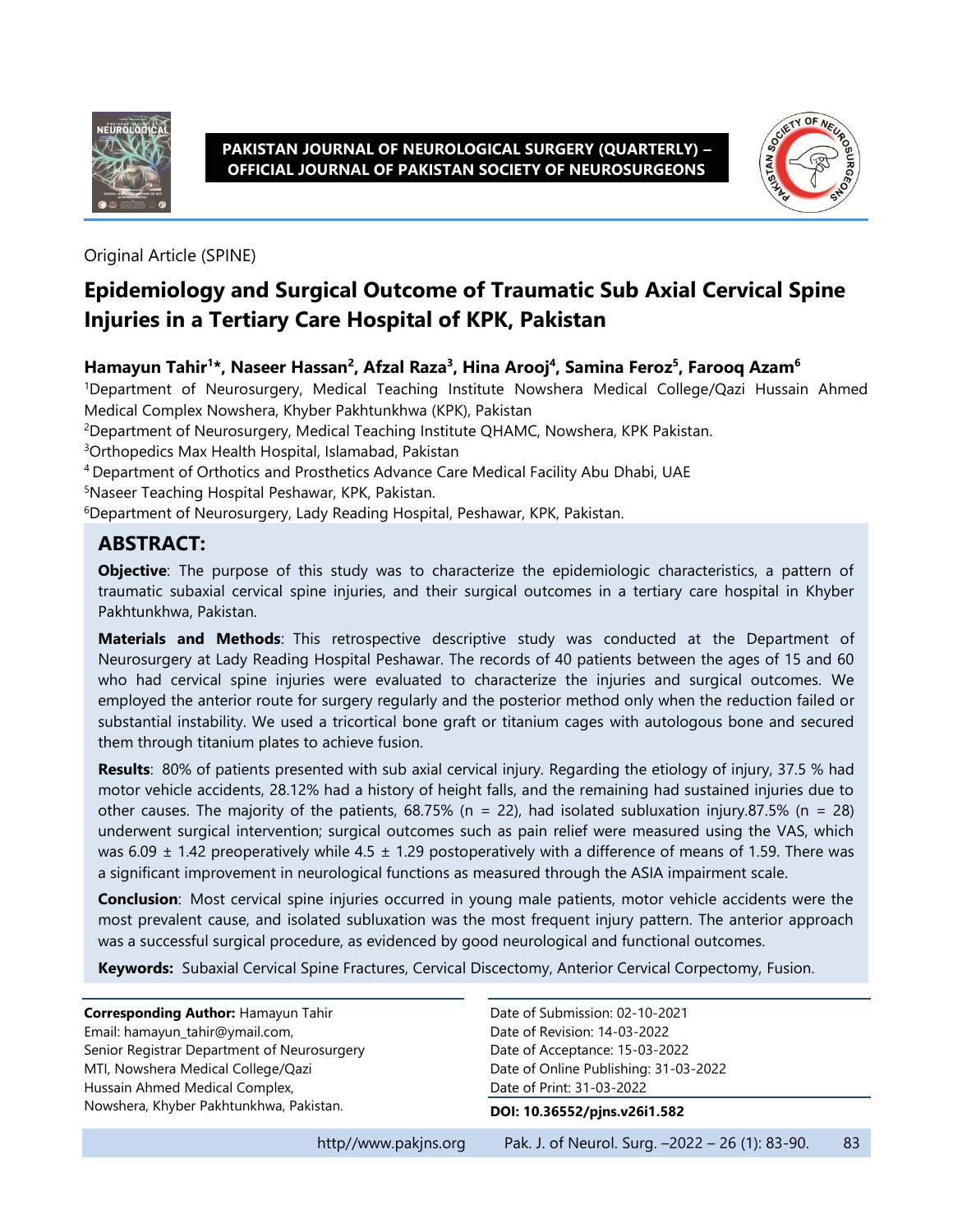# **INTRODUCTION**

Traumatic spinal fractures are a significant cause of death and disability in every population worldwise.<sup>12</sup> Collecting and analyzing information to characterize the issue and recognize potential risk factors in distinct population groups is one of the first stages in preventing injury.<sup>34</sup>

TCSCI (traumatic cervical spinal cord injuries) is one of the most serious and debilitating traumatic disorders that may cause loss of motor and sensory functions as well as multiple organ dysfunction, posing a significant financial and social burden on involved persons, their relatives, and their society due to high cost of healthcare treatment, recuperation, and loss of function. <sup>56</sup> As a result, a quick and precise diagnosis of these illnesses is critical to commence suitable treatment options that will hopefully improve patient outcomes.

With the recent advancements in instrumentation and surgical techniques, individuals with cervical spine fractures are frequently urged to undergo surgery. Conservative therapy can result in post-traumatic instability and persistent discomfort; both of which can lead to ongoing incapacity.<sup>7</sup> The objectives of surgical therapies are to restore functional capacity, reduce discomfort, improve neurology, and avoid forth coming incapability. Anatomical restoration, direct decompression of neural components, early mobilization, and fewer nursing care issues are all advantages of surgery. The anterior technique has gained prominence in recent years. An anterior approach is used to treat the majority of cervical spine fractures. It is less painful and can decompress the cord directly, resulting in improved fusion rates and eliminating the need for adjacent segment fusion, which is required with the posterior technique.<sup>8</sup> In 1952, an anterior technique to subaxial cervical surgery was first developed. Intervertebral fusion was later achieved by using an iliac crest bone graft technique. Fixation was initially done using ordinary AO plates, and then H-type locking

plates were adopted. The cord compression in cervical spine injuries is caused by instability, fragmentation, or dislocation, addressed from the anterior. 9 The posterior technique is nowadays rarely performed. It can be used when the locking of facets cannot be reduced preoperatively by employing traction, such as in old fractured is locations.

Conversely, specific experts now advocate for an anterior approach for open reduction.<sup>10</sup> Although surgical procedures for cervical injuries are gradually snowballing in our nation, surgical treatments for cervical spine fractures are only conducted at limited centers due to insufficient amenities and technical expertise. As a result, local literature is scarce on those subjects.

The present study conducts a detailed evaluation of each individual's medical records with traumatic cervical spine injuries for one year to determine the frequency and forms of various subaxial cervical spine injuries. We also wanted to see how their occurrences differed depending on the severity of the cervical spinal fractures and our surgical experience with various subaxial cervical spine fractures regarding pain reduction and neurological outcomes.

## **MATERIALS AND METHODS**

### **Study Design and Place**

The records of patients presented and admitted to the Department of Neurosurgery, Lady Reading Hospital Peshawar, KPK from June 2020 to June 2021 were analyzed in this descriptive retrospective study, which represented 80 percent of all cervical spine injuries admitted during this period with on average follow-up of 6 months. This study confirms to the ethical review board requirements of PGMI lady reading hospital Peshawar KPK.

### **Inclusion Criteria**

This study included patients of both genders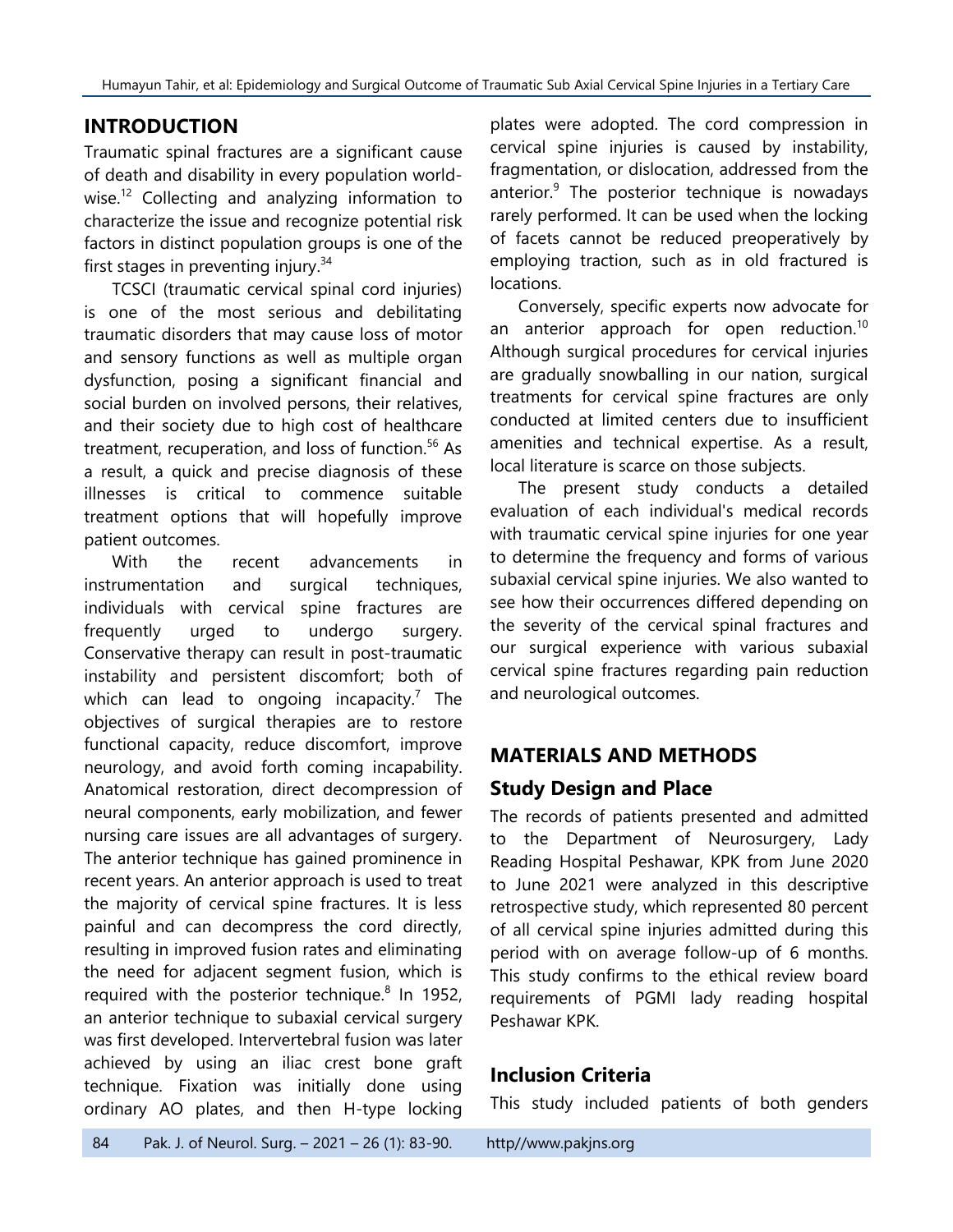between the ages of 15 and 60 years. An inclusion criterion for surgical intervention was an anterior vertebral body fracture of the subaxial cervical spine region, traumatic subluxations, or a traumatic disc causing compression.

### **Exclusion Criteria**

C1-C2 injuries, injury to posterior column only, patients with contused cord without any ligamentous and bony injury, patients having serious respiratory compromise, severe associated injuries such as severe head injury, and associated malignant disease were all exclusion criteria for surgical intervention.

### **Clinical Management of Patients**

All of the patients were stabilized using the ATLS technique, and rapid resuscitation was performed. Initially, patients were screened, and management prioritized their pattern of injuries and vital signs during the initial inspection after being fitted with a rigid cervical collar. A secondary survey, consisting of a complete head-to-toe examination and a thorough neurological examination, was performed at the ward's bedside, and records were kept. In all instances, anteroposterior and lateral X-rays of the cervical spine from C1 to the cardiothoracic junction were taken. Selected instances received a CT (computed tomography) scan, MRI (magnetic resonance imaging) scan, or a 3D CT scan of the cervical spine. Patients' neurological and functional statuses were rated preoperatively using the ASIA (American Spinal Injury Association) impairment scale and VAS (visual analog scale).

### **Surgical Management**

Patients underwent surgery on the following available list after meticulous preoperative preparation. Axial traction was used on patients with fracture-dislocation. Weights of 10 kg to

15 kg were utilized at first, and then 2.5 – kilogram augmentations were added after 6 to 8 hours until reduction was attained. We hadn't waited for an MRI scan to check for the disc before starting traction; instead, we started slowly and monitored neurology carefully for any signs of worsening. In traction, serial X-rays were taken, and neurology was closely followed. Patients were operated on the following available list if traction reduced dislocation, which usually happened in most cases. All patients signed an informed consent form.

We employed the anterior route for surgery regularly and the posterior method only when the reduction was failed or substantial instability. We used a tricortical bone graft or titanium cages with autologous bone and secured them through titanium plates to achieve fusion. We employed a stiff cervical collar and intravenous (IV) antibiotics for the first five days after surgery. For the first two to three days, IV analgesia was given.

Patients were mobilized as soon as their condition permitted the following surgery. Patients were subsequently followed twice a month in the outpatient department (OPD) for the first month, then once a month for the next five months. VAS and ASIA (American Spinal Injury Association) grading were completed at each follow-up. Implant fixation and fusion were assessed using X-rays.

## **Data Collection and Analysis**

All information was gathered using a predesigned proforma and analyzed with SPSS 26.0. percentages and frequencies were calculated for nominal and categorical l variables, while Mean and standard deviation were used for numerical variables. A surgical outcome in terms of improvement in function such as pain relief was measured using the visual analog scale before and after surgical intervention, and the difference between the means of the two groups was compared using paired sample t-test, taking pvalue < 0.05 as significant.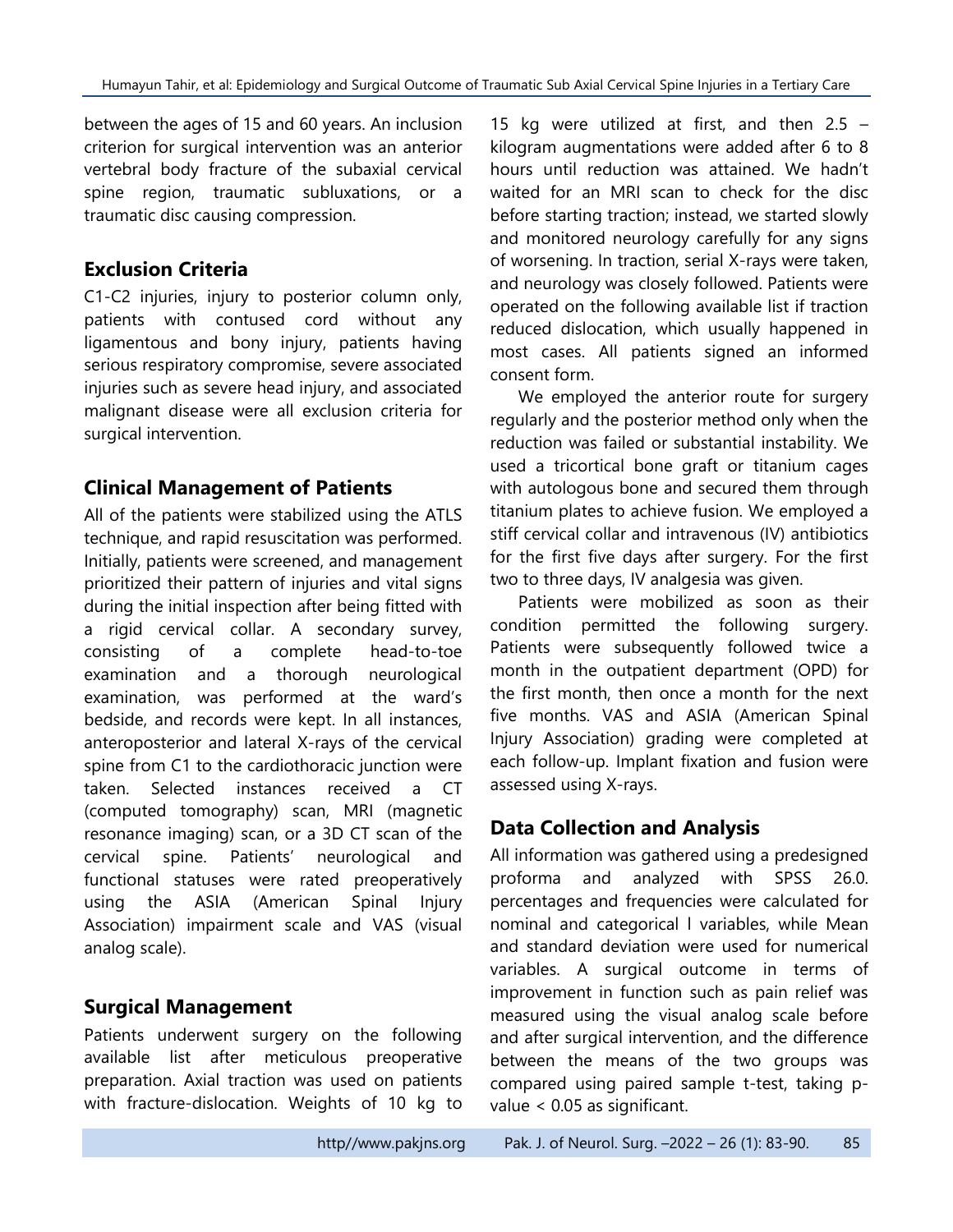#### **RESULTS**

#### **Age-wise Distribution**

In our study, 40 patients were admitted with cervical spine injuries, out of which eight patients (20%) had sustained C1-C2 injuries. In contrast, the remaining 32 (80%) patients were presented with traumatic subaxial cervical spine injuries from C3 to T1. Nearly 13 (40.62%) patients received directly through accident and emergency from trauma site to Neurotrauma unit, while 19 (59.37 %) were referred from peripheries hospital. The age of the patients ranged from 15 to 60 years with a mean age of  $32.40 \pm 12.6$  years, as shown in. In our study, most of the patients were in the third decade of life.

#### **Gender-wise Distribution**

Many of the patients were male, comprising 24 (75%), whereas only 8 (25%) were female. The male to female ratio was 3:1.

### **Mechanism of Cervical; Injuries and Associated Injuries**

Most of the patients (37.5%) had MVA (motor vehicle accident) leading to cervical spinal injury, while 28.12% were victims of more than two meters of falls from heights. A detail about the mechanism of injury is briefed in [Table 2](#page-3-0)**.**13 (40.62%) patients had associated injuries. Among these, 9 (28.12%) patients had sustained head trauma, 2 patients had sustained chest trauma, and 2 patients presented with associated fractures of the long bones, as shown in Table 2.

### **The Pattern of Injuries Based on Radiology**

Radiological studies showed that the majority of the patients,  $68.75\%$  (n = 22), had isolated subluxation injury, 18.75% ( $n = 6$ ) had subluxation with vertebral body fractures,  $6.25\%$  (n = 2) had vertebral body fracture only, and  $6.25\%$  (n = 2) had spinal cord injury without any ligamentous or bony abnormality. Of the patients who had sustained isolated subluxation only, 12 patients had C5 – C6 subluxation, and five patients had  $C6 - C7$  subluxation, three patients had  $C4 - C5$ subluxation, two patients had C3-C4 subluxation, as shown in [Table 4.](#page-4-0)

# **Pre and Postoperative Surgical Outcomes**

A total of 87.5% ( $n = 28$ ) underwent surgical intervention. Anterior approach — either anterior cervical corpectomy & fusion or anterior cervical discectomy & fusion was performed in 24patients whose dislocation was successfully reduced by applying axial traction. Posterior spinal fusion (PSF) was done in two patients using autogenous bone graft and lateral mass screws. Combined surgery was also performed on two patients. Surgical outcomes such as pain relief were measured using the visual analog scale (Functional outcome), which was  $6.09 \pm 1.42$ (Mean  $\pm$  SD) preoperatively while 4.5  $\pm$  1.29 (Mean ± SD) after surgical procedure, a difference of means 1.59 (p-value < 0.001) as shown in [Table](#page-4-1)  [5.](#page-4-1) There was a significant improvement in neurological functions as measured through the ASIA impairment scale, as shown in [Table 6.](#page-4-2)

| <b>Table 1:</b> Age ranges of the patients. |             |  |
|---------------------------------------------|-------------|--|
| <b>Age Range</b>                            | n(%)        |  |
| $15 - 20$ years                             | 6(18.75%)   |  |
| $21 - 30$ years                             | 11 (34.37%) |  |
| $31 - 40$ years                             | 6 (18.75%)  |  |
| $41 - 50$ years                             | 5 (15.62%)  |  |
| $51 - 60$ years                             | 4 (12.5%)   |  |
|                                             |             |  |

<span id="page-3-0"></span>

| Table 2: Mechanism of Injuries.     |                           |  |  |
|-------------------------------------|---------------------------|--|--|
| <b>Number of</b><br><b>Patients</b> | Percentage<br>of Patients |  |  |
| 12                                  | 37.5%                     |  |  |
| 9                                   | 28.12%                    |  |  |
| 3                                   | 9.37%                     |  |  |
| 4                                   | 12.5%                     |  |  |
|                                     |                           |  |  |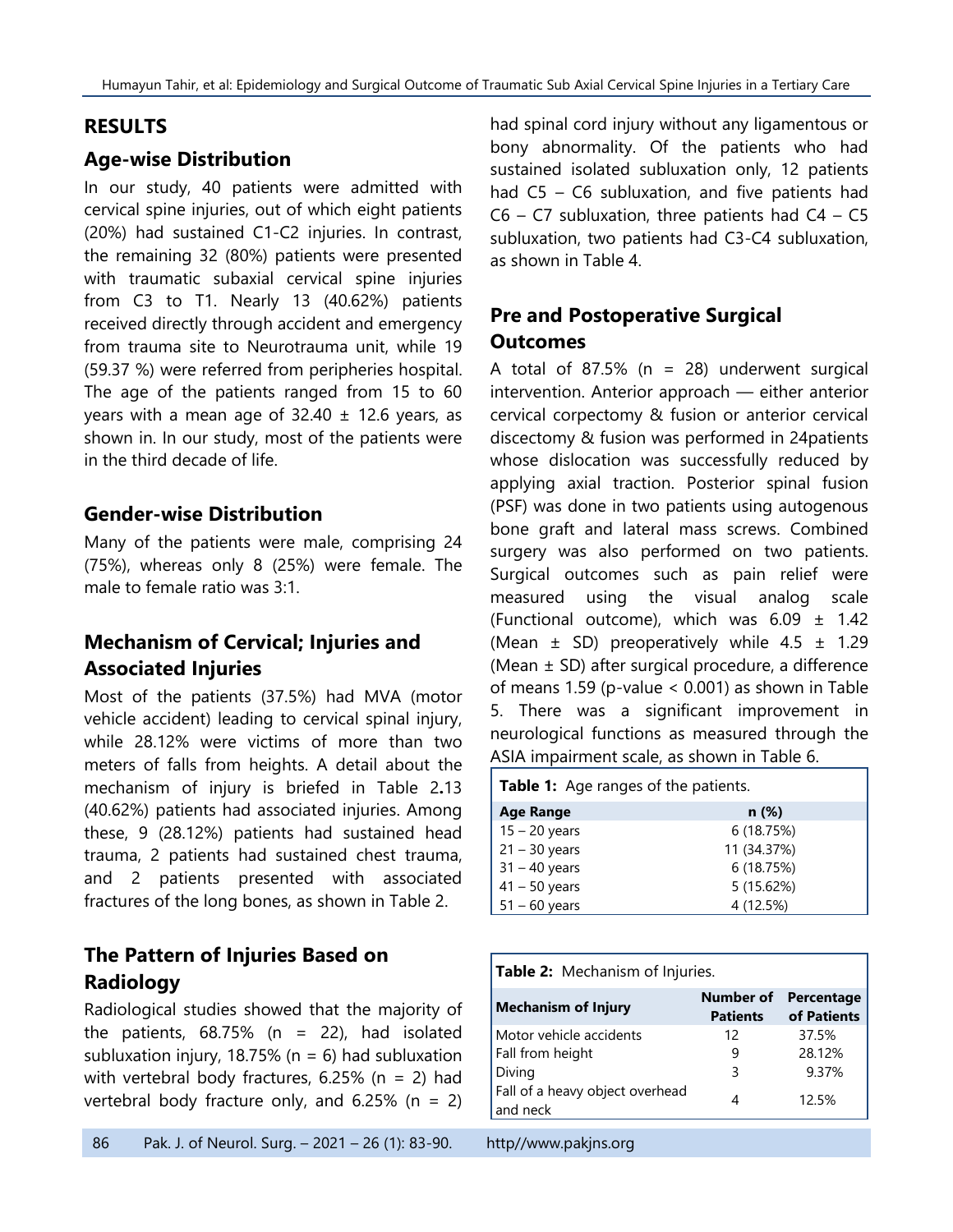| Suicidal hanging |    | 3.12% |
|------------------|----|-------|
| Physical Assault |    | 6.25% |
| Sports-related   |    | 3.12% |
| l Total          | 22 | 100%  |

| <b>Table 3: Associated Injuries</b> |                       |  |  |
|-------------------------------------|-----------------------|--|--|
| <b>Associated Injuries</b>          | <b>No of Patients</b> |  |  |
| Associated head trauma              | ч                     |  |  |
| Associated chest trauma             | $\mathcal{P}$         |  |  |
| Associated long bone fractures      | 2                     |  |  |
| Total                               | 13                    |  |  |

<span id="page-4-0"></span>**Table 4:** Pattern of injuries based on radiological studies.

| <b>Pattern Involved</b>                     | No of<br><b>Patients</b> | Percentage<br>of Patients |
|---------------------------------------------|--------------------------|---------------------------|
| <b>Isolated Subluxation Only</b>            | 22                       | 68.75%                    |
| $C5 - C6$ subluxation                       | 12                       | 54.54%                    |
| $C6 - C7$ subluxation                       | 5                        | 22.72%                    |
| $C4 - C5$ subluxation                       | 3                        | 13.63%                    |
| $C3 - C4$ subluxation                       | $\mathcal{P}$            | 9.09%                     |
| Subluxation with vertebral<br>body fracture | 6                        | 18.75%                    |
| Vertebral body fracture<br>only             | $\mathcal{P}$            | 6.25%                     |
| <b>SCIWORA</b>                              | $\mathcal{P}$            | 6.25%                     |
| Total                                       | 32                       | 100%                      |

<span id="page-4-1"></span>**Table 5:** Pre and Postoperative functional outcome using the Visual Analogue Scale.

| <b>Preop Mean</b><br>VAS | <b>Postop Mean</b><br><b>VAS</b> | <b>Difference</b>           |
|--------------------------|----------------------------------|-----------------------------|
| $6.09 \pm 1.42$          | $4.5 \pm 1.29$                   | 1.59                        |
| (Mean $\pm$ SD)          | (Mean $\pm$ SD)                  | $(p \text{ value} < 0.001)$ |

<span id="page-4-2"></span>**Table 6:** Preop & postop Neurology based on the ASIA scale.

| <b>ASIA Scale</b> |                                  |            |                                      |            |
|-------------------|----------------------------------|------------|--------------------------------------|------------|
|                   | Pre-op No, of<br><b>Patients</b> | Percentage | Post-op<br>No, of<br><b>Patients</b> | Percentage |
| Α                 | 8                                | 28.57%     | 6                                    | 21.42%     |
| $\mathsf B$       | 2                                | 7.14%      | 4                                    | 14.28%     |
| C                 | 4                                | 14.28%     | $\mathcal{P}$                        | 7.14%      |
| l D               | 4                                | 14.28%     | 3                                    | 10.71%     |
| E                 | 10                               | 35.71%     | 13                                   | 46.42%     |

#### **DISCUSSION**

The cervical spine is the most vulnerable region prone to injuries; variances in occurrences, frequencies, kind, and location are due to various causes. In our study, 80% of patients had sub axial cervical spine damage, although other studies show it occurs in roughly 60% of individuals<sup>11</sup>. Out of 40 patients who presented with cervical spine injuries, 20% suffered from upper cervical injuries  $(C1 - C2)$ , and the remaining 32 (80%) suffered from subaxial cervical spine injuries (C3 to T1), which is consistent with earlier studies.<sup>12</sup> In our study age range of patients was 15 to 60 years with a mean age of  $32.40 \pm 12.6$  years. The majority of the patients were male and in their third decade of life, indicating that young adult males are more susceptible to sub axial cervical spine injuries. According to this study, a primary cause of cervical trauma is an MVA (motor vehicle accident), followed by a fall from heights greater than 2 meters. These findings are comparable to those of other studies.<sup>13</sup>-<sup>17</sup> A growing trend can explain this for rarely observed safety elements such as safety belts and helmets both at work and when driving and a tendency toward excessive speeds among young individuals. As a result, public programs focused on reducing injuries should have a greater emphasis on causes such as roadside motor vehicle accidents and falls from height, with a particular focus on young males.

Traumatic Cervical injuries may occur in concurrence with acute and life-threatening associated injuries to other anatomical areas, which should be adequately diagnosed and handled to achieve the best possible patient outcomes. Thirteen patients (40.62 percent) of all patients with severe subaxial cervical spine injuries also had related injuries. In this study, trauma to the head was the most common category of related injury, with 28.12 percent of all patients reporting it. These injuries are particularly concerning since they have been linked to neurologic impairment, long-term disability, and even death in some people.<sup>17</sup> As a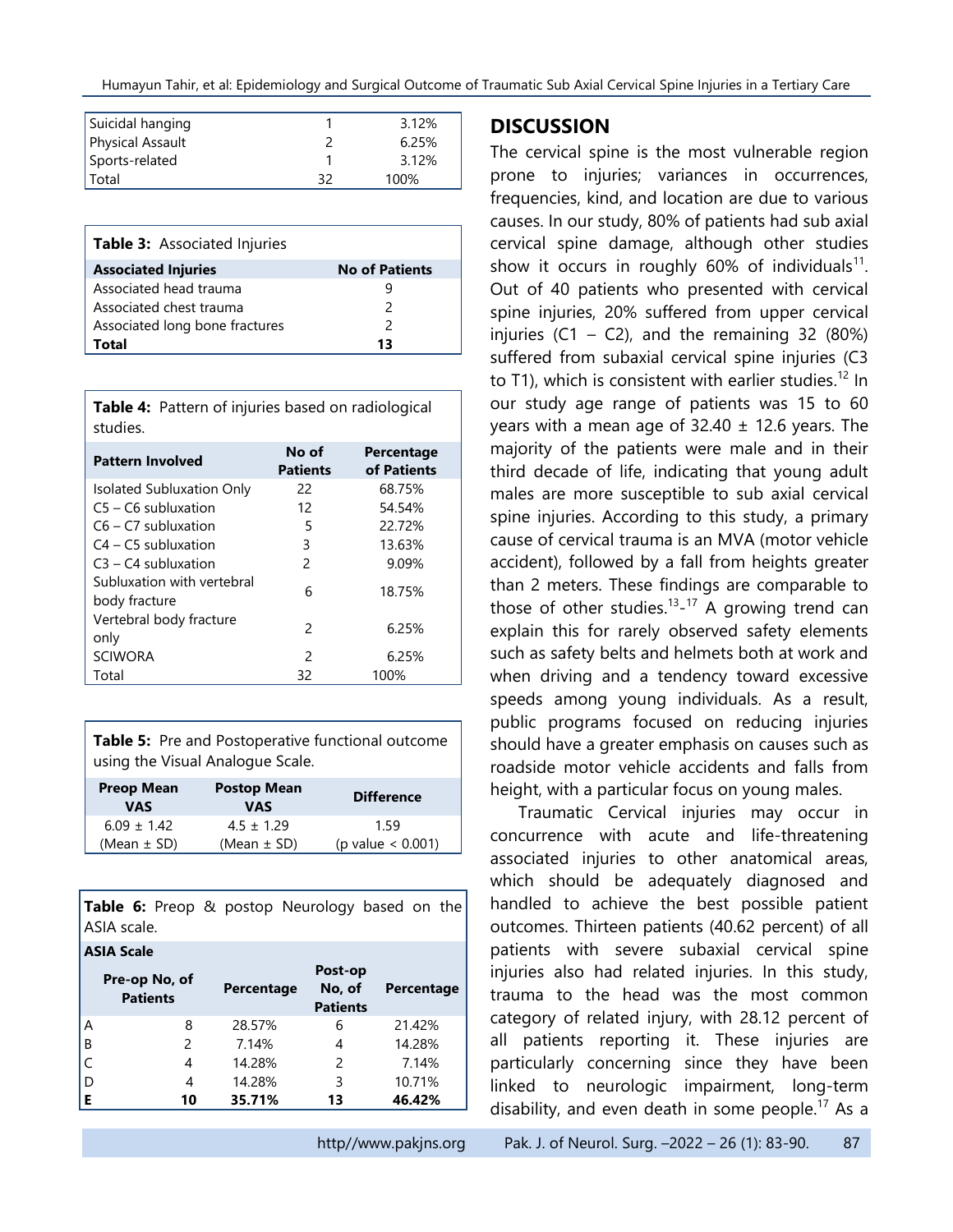result, it appears that treating physicians should keep in mind a high index of the doubt for contemporary head and neck injuries, associated long bone fractures, and chest trauma.

Furthermore, radiological studies revealed that the majority of the patients, 68.75 percent  $(n = 22)$ , had isolated subluxation injury, 18.75 percent ( $n = 6$ ) had subluxation with vertebral body fractures, 6.25 percent ( $n = 2$ ) had vertebral body fracture only, and 6.25 percent  $(n = 2)$  had spinal cord injury without any ligamentous or bony injury, which is consistent with other studies.<sup>121518</sup> The leading communal subluxation site was  $C5 - C6$ , next  $C6 - C7$ , according to the statistics. These findings are consistent with earlier research that has linked hypermobility of the lower parts of the subaxial cervical spine to problems. 1920

Cervical fracture treatment outcomes are rarely evaluated on a functional basis in many studies. Many research focuses on neurology, fusion, and complications. Using a visual analog scale, we attempted to improve functional outcomes such as pain alleviation and had positive results. In the last follow-up, the mean VAS score had improved to 1.59. ACDF was reported to have an excellent functional outcome in patients with traumatic cervical instability in one study.<sup>21</sup>

Despite biomechanical studies suggesting that posterior fixation is more effective, clinical results of anterior interbody fusion and fixation using plates had been excellent. Our research discovered that an anterior approach was simple to implement with early stabilization and early improvement in neurology. Others have reported similar findings, defining anterior plate fixation as a beneficial approach in most patients with cervical injuries. 22

## **CONCLUSION**

Most cervical spine injuries occur in male patients younger in age, and the most common cause is a

motor vehicle accident. The most common type of injury was an isolated subluxation. As evidenced by the positive neurological and functional outcomes, the anterior approach was a successful surgical procedure.

#### **REFERENCES**

- 1. Leucht P, Fischer K, Muhr G, Mueller EJ. Epidemiology of traumatic spine fractures. Injury, 2009; 40 (2): 166–72.
- 2. Pirouzmand F. Epidemiological trends of spine and spinal cord injuries in the largest Canadian adult trauma center from 1986 to 2006. J Neurosurg Spine, 2010 Jan. 19; 12 (2): 131–40.
- 3. De Vivo MJ, Stuart Krause J, Lammertse DP. Recent trends in mortality and causes of death among persons with spinal cord injury. Arch Phys Med Rehabil. 1999; 80 (11): 1411–9.
- 4. Kirshblum SC, O'Connor KC. Predicting neurologic recovery in traumatic cervical spinal cord injury. Arch Phys Med Rehabil. 1998; 79 (11): 1456–66.
- 5. Pickelsimer E, Shiroma EJ, Wilson DA. Statewide Investigation of Medically Attended Adverse Health Conditions of Persons with Spinal Cord Injury. J Spinal Cord Med. 2010; 33 (3): 221–31.
- 6. Baaj AA, Uribe JS, Nichols TA, Theodore N, Crawford NR, Sonntag VKH, et al. Health care burden of cervical spine fractures in the United States: analysis of a nationwide database over a 10-year period. J Neurosurg Spine, 2010; 13 (1): 61–6.
- 7. Fisher CG, Noonan VK, Dvorak MF. Changing Face of Spine Trauma Care in North America. Spine (Phila Pa 1976). 2006; 31 (11S).
- 8. Blauth M, Schmidt U, Dienst M, Knop C, Lobenhoffer P, Tschernc H. Long-term results in 57 patients with anterior interbody fusion of the lower cervical spine. [German]. Unfallchirurg99 ()(pp 925- 939), 1996 Date Publ. December, 1996. 1996; (12): 925–39.
- 9. Denaro V, Di Martino A. Cervical Spine Surgery: An Historical Perspective. Clin Orthop Relat Res. 2011; 469 (3): 639–48.
- 10. Reindl R, Ouellet J, Harvey EJ, Berry G, Arlet V. Anterior Reduction for Cervical Spine Dislocation. Spine (Phila Pa 1976). 2006; 31 (6).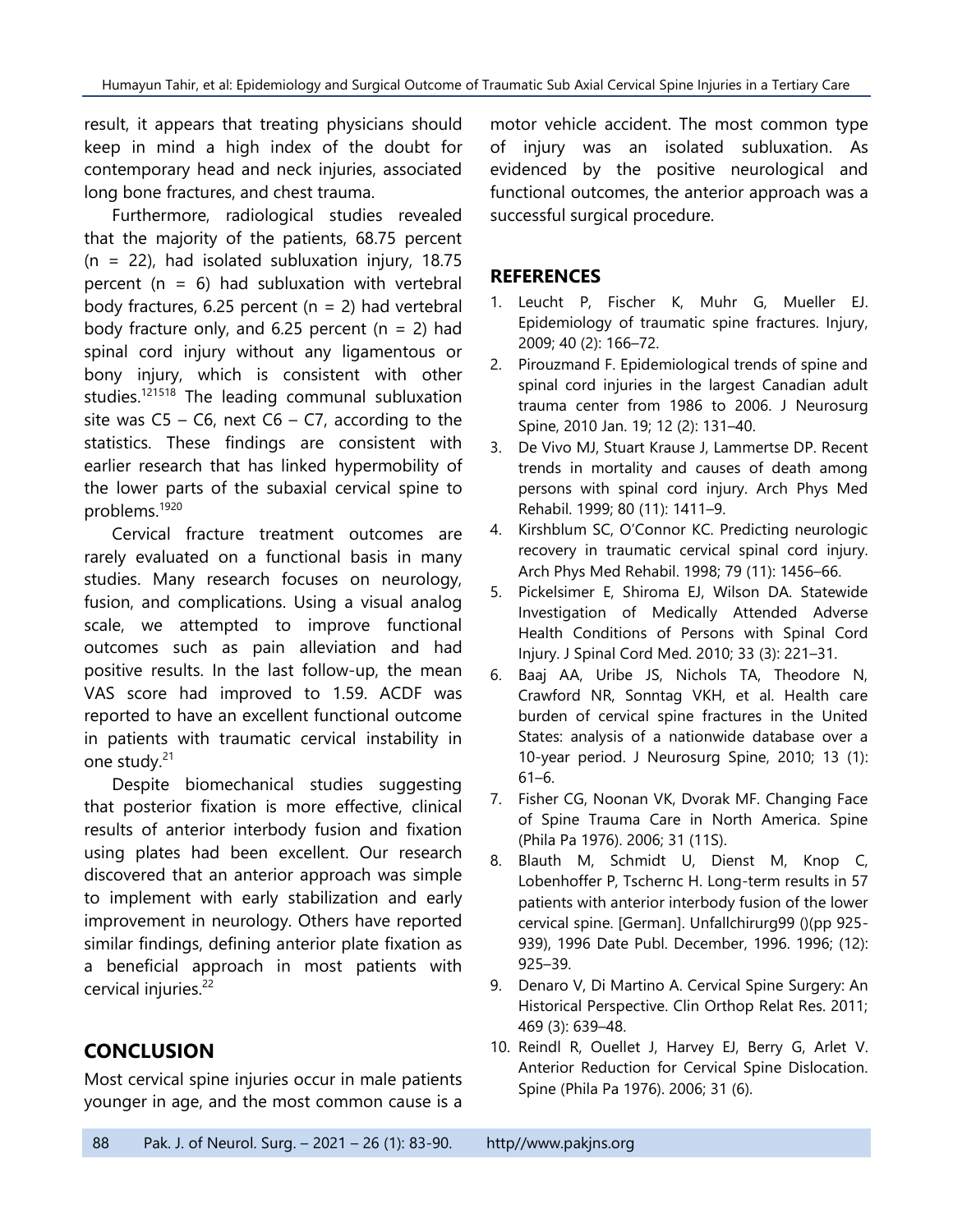- 11. Fife D, Kraus J. Anatomic location of spinal cord injury: Relationship to the cause of injury. Spine (Phila Pa 1976). 1986; 11 (1): 2–5.
- 12. Bohlman HH. Acute fractures and dislocations of the cervical spine. An analysis of three hundred hospitalised patients and review of the literature. J Bone Joint Surg Am. 1979; 61 (8): 1119–42.
- 13. Stillerman C, Roy RS, Weiss MH. Cervical spine injuries: diagnosis and management. Neurosurgery, 1996; 285: 2875–904.
- 14. Meyer PRJ, Cybulski GR, Rusin JJ, Haak MH. Spinal cord injury. Neurol Clin. 1991; 9 (3): 625–61.
- 15. Qureshi MA, Khalique AB, Pasha IF, Asad A, Malik AS, Shah MQA, et al. Epidemiology of non-disaster spinal injuries at a spine unit. J Coll Physicians Surg Pak. 2010; 20 (10): 667–70.
- 16. Clayton JL, Harris MB, Weintraub SL, Marr AB, Timmer J, Stuke LE, et al. Risk factors for cervical spine injury. Injury, 2012; 43 (4): 431–5.
- 17. Hasler RM, Exadaktylos AK, Bouamra O, Benneker LM, Clancy M, Sieber R, et al. Epidemiology and predictors of spinal injury in adult major trauma patients: European cohort study. Eur spine J Off

Publ Eur Spine Soc Eur Spinal Deform Soc Eur Sect Cerv Spine Res Soc. 2011; 20 (12): 2174–80.

- 18. Hadley MN, Fitzpatrick BC, Sonntag VK, Browner CM. Facet fracture-dislocation injuries of the cervical spine. Neurosurgery, 1992; 30 (5): 661–6.
- 19. Hoque MF, Hasan Z, Razzak AT, Helal SU. Cervical spinal cord injury due to fall while carrying heavy load on head: a problem in Bangladesh. Spinal Cord. 2012 Apr; 50 (4): 275-7.
- 20. Raniga SB, Menon V, Al Muzahmi KS, Butt S. MDCT of acute subaxial cervical spine trauma: a mechanism-based approach. Insights into Imaging, 2014 Jun; 5 (3): 321-38.
- 21. Kandziora F, Pflugmacher R, Scholz M, Schnake K, Putzier M, Khodadadyan-Klostermann C, et al. treatment of traumatic cervical spine instability with interbody fusion cages: a prospective controlled study with a 2-year follow-up. Injury, 2005; 36 Suppl. 2: B27-35.
- 22. Garvey TA, Eismont FJ, Roberti LJ. Anterior decompression, structural bone grafting, and Caspar plate stabilisation for unstable cervical spine fractures and/or dislocations. Spine (Phila Pa 1976). 1992; 17 (10 Suppl): S431-5.

#### **Additional Information**

**Disclosures:** Authors report no conflict of interest.

**Ethical Review Board Approval:** The study was conformed to the ethical review board requirements. **Human Subjects:** Consent was obtained by all patients/participants in this study. **Conflicts of Interest:**

### In compliance with the ICMJE uniform disclosure form, all authors declare the following:

**Financial Relationships:** All authors have declared that they have no financial relationships at present or within the previous three years with any organizations that might have an interest in the submitted work.

**Other Relationships:** All authors have declared that there are no other relationships or activities that could appear to have influenced the submitted work.